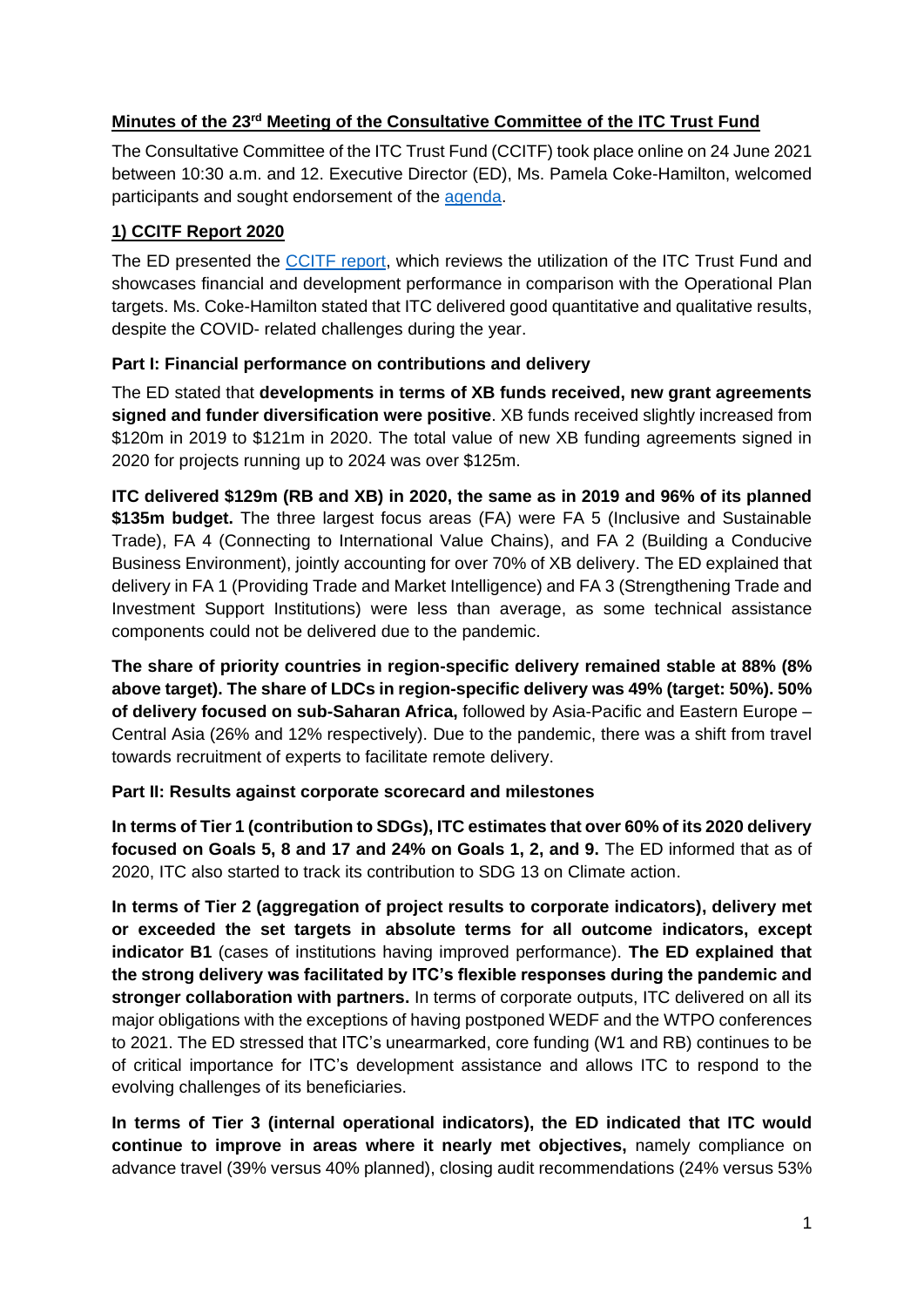planned), ensuring diversity in senior positions (46% women versus 50% planned) and improving the pipeline of new projects (\$39m against \$150 million target).

**In terms of risks, ITC maintained robust controls on internal preventable risks,** to minimize any opportunity for a hazard such as fraud or harassment of any kind. In terms of external and strategic risks, the ED highlighted implementation delays due to the pandemic, cyber-security, and declining W2 funding.

**ITC reached most of its 2020 milestones, with the exception of event-based cancellations due to COVID-19.** Among the milestones still in progress, work remains ongoing on the benchmarking platform, expansion of Alliances for Action work in Cameroon, DR Congo and Pakistan, as well as continuing support to Uzbekistan, Iraq and Sudan in their WTO accession advancement, among others. Among achieved milestones, ITC mainstreamed investment, e-strategies and youth development in national-level strategies for Mozambique's Investment Roadmap; Mongolia's Trade and Investment Roadmap and estrategies in Kyrgyzstan, Uzbekistan, Tajikistan and Curaçao; supported 123 digital startups through FastTrackTech in seven countries; and launched two new SheTrades hubs.

**The Annual Evaluation Synthesis Report (AESR) for 2020 established that ITC's projects are overall well aligned with the organization's Results Framework.** An opportunity for improvement could be more detailed theories of change (ToCs) for projects. **The AESR concluded that ITC is a good investment, as viewed through the lens of evaluation**.

### **2) Donor Statement**

On behalf of ITC's funders, the delegate from the Netherlands thanked ITC for the comprehensive report on activities in a difficult year. **Donors acknowledged the efforts made to explain ITC's governance and oversight mechanisms** following the interaction on 12 May and note that several of their recommendations were incorporated (hyperlinks, added transparency in Annex I, added Annex IV on regular reports, linkages to WTO work).

**Overall, donors are very satisfied with the implementation and achievements in this difficult year.** Donors referred to the overview of innovations related to COVID-19 as particularly useful and welcomed that ITC was able to generate positive developments due to the pandemic, such as the boost to the SME Trade Academy. Donors welcome the continued focus on Women and Youth and ITC's new Green to Compete strategy.

Referring to results that ITC narrowly missed, donors asked whether ITC would take **remedial actions to ensure that it reaches the C4 indicator in % terms, on women-owned MSMEs having transacted international business as a result of ITC support. Donors noted that the share of LDCs in region specific delivery was 49% (target: 50%) and encouraged ITC to continue its focus on LDCs.** 

In terms of financing and audit results, **donors welcomed that the W2/W1 ratio has remained stable after several years of increase** and inquired what actions ITC would take to ensure sufficient new projects are under development. Donors also asked whether ITC's relatively high end of year cash balance (\$114m) was temporary, as well as how ITC planned to implement its open audit recommendations.

Regarding the **Strategic Plan, donors welcomed the launch of the consultative survey and asked for an update on the timeline and process of engagement**. Donors stated their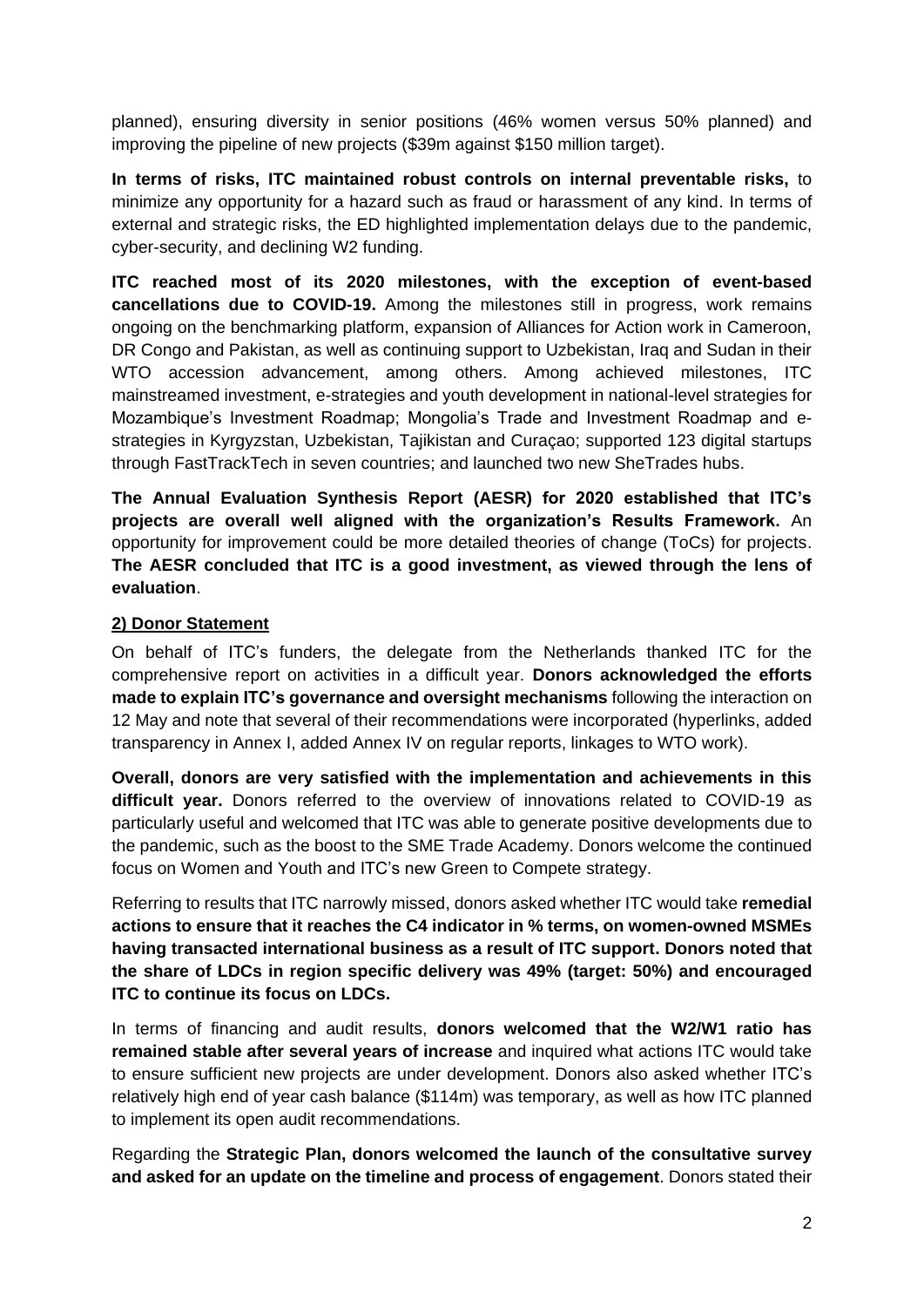interest in making ITC even more Market Systems Development (MSD) oriented and asked for more explanations on how ITC delivers not only in the short term with one-off results but in the long-term and with systemic changes for sustainability beyond the actual intervention.

In closing, the delegate from the Netherlands thanked ITC for the excellent collaboration and indicated that **Dorothee Schwill, the delegate from Germany, would take over the role as CCITF donor coordinator**.

**The ED thanked ITC's funders for their continued support.** She explained that the lower share of women-owned MSMEs having transacted international business was due to circumstances linked to the pandemic, incl. postponing SheTrades Global to 2021. She underlined the severe effect of the pandemic on women and the increased need to bring women into the workforce. On the decreased share of delivery to LDCs, she explained that ITC expanded its portfolio towards other groups of priority countries, incl. Pakistan, where ITC works in very poor regions. While **ITC continued to focus on LDCs and has started new projects in LDCs, such as South Sudan and Central African Republic, the expanded delivery in non-LDC skewed the relative share. In real terms, ITC's delivery to LDCs has not decreased.** She reaffirmed ITC's commitment to achieve progress towards SDG 17 and LDCs doubling their exports.

The ED provided two explanations for the limited pipeline of projects under development: First, ITC experienced a **faster than expected progression of agreements under development to signed agreements,** which is reflected in the high value of grant agreements signed in 2020 (over \$160m, thus \$30m higher than anticipated). Second, ITC had a **slower than expected movement of the pipeline that is at a less advanced stage and not counted as part of the 'firm' pipeline, as several funders postponed decisions due to COVID-19.** She reassured that ITC is focussing on resource mobilization including broadening the partner base.

On the balance of W1/W2 funding, the ED pointed out that **while ITC's preference remains for unearmarked W1 funding, the ratio of W1/W2 funding is not within ITC's control.** 

**With regards to the Strategic Plan 2022-2025, the ED referred to the recently launched survey through which funders can indicate whether they seek bilateral discussions**. Regional consultation meetings are planned for the next months and **ITC hopes to send a document for consultations in August**. The ED also pointed out that the JAG was scheduled for 22 September – back-to-back with the T4SD Forum.

**With regards to the MSD approach, ITC had held some discussions and would discuss it further in view of the next Strategic Plan.** ITC has also initiated impact evaluations last year, and piloted them this year, to focus on long-term and systemic changes. These lessons will be taken into account in the upcoming Strategic Plan.

Gerry Lynch, Director, Division of Programme Support, provided additional information on finance and audits. With regards to the question on cash surplus and carry-over balance, the referenced figure stood for XB contributions received in advance for long term projects. Many of the agreements signed in 2020 were multi-year and had large first instalments, which resulted in an increase in cash and cash equivalents. On the open audit recommendations, ITC completed its recent audits in April 2021 and received the auditors' report. ITC has now completed 7 of the 23 outstanding recommendations (31%). 12 are under implementation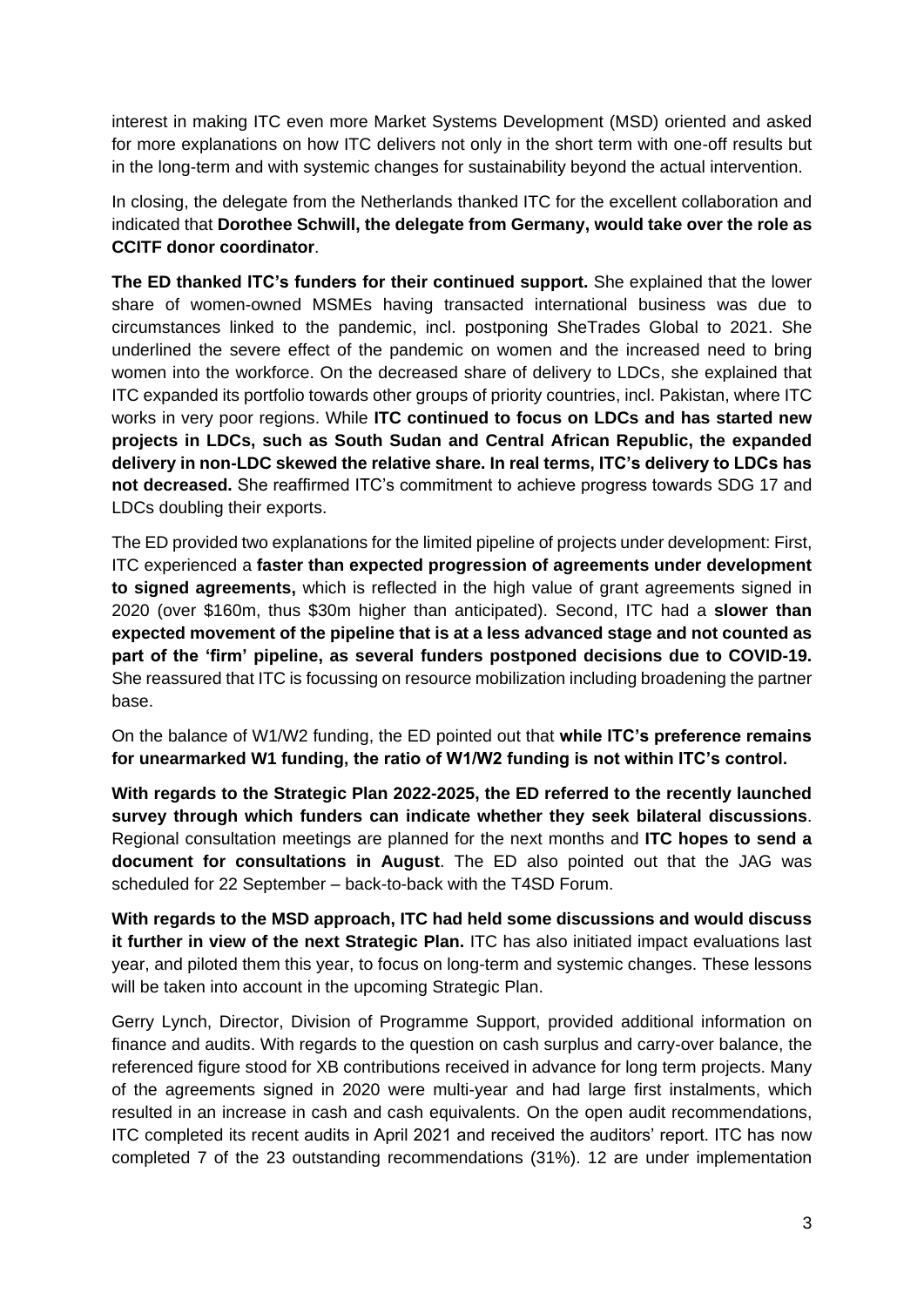(52%) and 4 (17%) were overtaken by events. Therefore, 48% (31%+17%) of prior year recommendations were cleared.

## **2) ITC Reporting and IATI data visualization**

Iris Hauswirth, Chief, Strategic Planning, Performance and Governance gave an overview of ITC's corporate reporting. ITC has started to list its different regular reports in Annex IV of the CCITF report. In terms of ITC's oversight bodies, she explained the work of the OIOS – the UN's internal oversight body which regularly reviews ITC, and the JIU – the UN's external oversight body, which produces more systemic thematic reports across multiple agencies, as well as the different project related reports and review meetings for W1 funders. These bodies complement the work of the external UN Board of Auditors.

Raphaëlle Lancey, Project Quality Assurance Officer, provided a [presentation](https://www.intracen.org/uploadedFiles/intracenorg/Content/About_ITC/Working_with_ITC/JAG/Consultative_committee_of_the_ITC_trust_fund/2.%20Open_Data_webiste_CCITF_Presentation_final.pdf) on ITC's open data website which is under development. The new tool visualizes the data ITC submits biannually to the International Aid Transparency Initiative (IATI), a voluntary multi-stakeholder initiative to improve aid transparency. ITC has been IATI-compliant since 2018, publishing 90% of its XB-portfolio by project value (around 100 projects) twice a year and has achieved a transparency score ranking of 108th out of 1260 publishers. A demonstration of the beta version highlighted the possibilities to filter information (by year, region, countries, funder, SDG). Next steps will include the publication of 2020 data in the first half of August and launching the open.intracen.org website in September.

The delegates of Germany, Korea, Sweden and Switzerland applauded this new development and commended the platform for clearly signalling how funders contribute to individual SDGs.. Delegates recommended to group countries together by classification such as LDCs, and to include project evaluations. Raphaëlle Lancey indicated that the recommendations can be taken on board in the next phase. Ivan, Sequeira, Chief, Information Technology & System, added that the application works on mobile devices.

### **3) Trade Briefs**

Mondher Mimouni, Chief, Trade and Market Intelligence (TMI), and Julia Spies, TMI Senior Market Analyst, introduced ITC's new ['Trade Briefs'](https://tradebriefs.intracen.org/) [\(link to presentation\)](https://www.intracen.org/uploadedFiles/intracenorg/Content/About_ITC/Working_with_ITC/JAG/Consultative_committee_of_the_ITC_trust_fund/3.%20Trade%20Briefs_CCITF.pdf). The brief will be provided on a monthly basis and analyze trade data to identify variations in goods exports across countries, regions, and sectors. The briefs also report on changes in market access conditions linked to temporary trade measures and to notifications of Technical Barriers to Trade (TBT) and Sanitary and Phytosanitary (SPS) measures. They feature a spotlight and special topic section showcasing innovative ITC data analysis and research.

Delegates from Sweden, Germany and Korea thanked ITC for the presentation and asked how the publication differentiates itself from other available publications and who the target audience is. Mondher Mimouni explained that ITC received several hundred inquiries from journalists per year, as well as from other international organizations, and saw the need to provide ready-made information to avoid misinterpretation of the data. He indicated that ITC was discussing how to harness synergies of existing reports with OECD and other organizations. Julia Spies indicated that the report had two unique features, namely that the data was updated monthly and that the web application allowed users to arrange the data flexibly, e.g. by region or industry. ITC would track user engagement through Google Analytics.